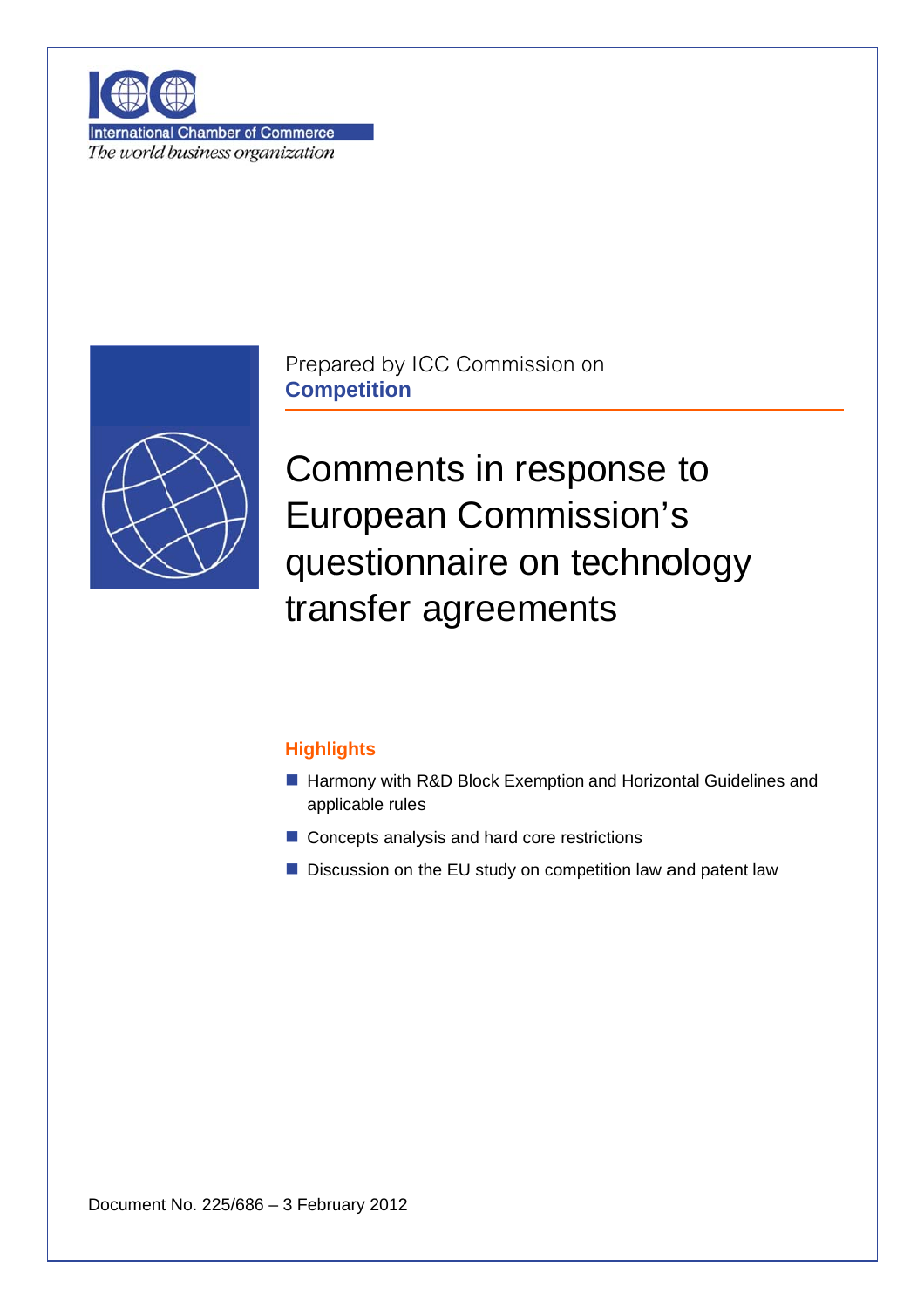# Comments in response to European Commission's questionnaire on technology transfer agreements

Prepared by the Commission on Competition<sup>1</sup>

### 1. Is your company primarily a licensor or licensee of technology? In which sector(s) or broad product groups?

ICC's membership comprises both technology licensors and licensees in a wide range of industry sectors.

ICC would like to emphasise its support of a competition policy that promotes innovation and intellectual property. IP licensing is generally very pro-competitive and the competition rules should not overly restrict the parties' freedom to enter efficiency-enhancing licences. The Commission's Block Exemption and Guidelines are very important in promoting a competition policy that is conducive to innovation. Throughout the world the European Commission is watched by other agencies as a leading authority in this area; when considering any revisions to the Block Exemption and Guidelines, the Commission should be aware of this.

#### 2. Do you, overall, consider that the Block Exemption Regulation and the Guidelines have proven to be a well-functioning system for assessing technology transfer agreements?

On the whole ICC considers that the Block Exemption and the accompanying Guidelines have provided a good workable framework for analysing technology transfer agreements' effects on competition. Nonetheless, as discussed below – see, in particular, the answers to questions 4, 5, 10, 11, 12 and 13 – ICC thinks that the system could be improved.

### 3. Can you give an indication of the impact (positive and negative) of the current competition rules on the business of your company? What would be the impact on your business if there were no Block Exemption Regulation and Guidelines?

The impact on ICC's various members and stakeholders varies.

4. Please report any problems raised by the application of the Block Exemption Regulation and/or the Guidelines. Please indicate also the sector/broad product group(s) in which such problems were encountered and the type of solution found, if any, to address the problems and results obtained.

The relationship between the Technology Transfer Block Exemption Regulation and the Guidelines, on the one hand, and the R&D Block Exemption and Horizontal Guidelines, on the other, causes problems.

<sup>1</sup> *The members of ICC Task force on EU review of regime of licensing of technology are: Jacques Bourgeois (WilmerHale) (Chairman), François Brunet (Cleary Gottlieb Steen & Hamilton), Elio De Tullio (De Tullio & Partners), Kaarli Eichhorn (GE Europe NV), Sean Heather (US Chamber of Commerce), Alan Hoffmann (Alcatel-Lucent), Andrius Iškauskas (AAA Legal Services), Carel Maske (Microsoft EMEA), Cormac O'Daly (WilmerHale, Cândida Ribeiro Caffé (Dannemann, Siemsen, Bigler & Ipanema Moreira), Thierry Sueur (Air Liquide), Martin Wolfhard (Syngenta Crop Protection AG).*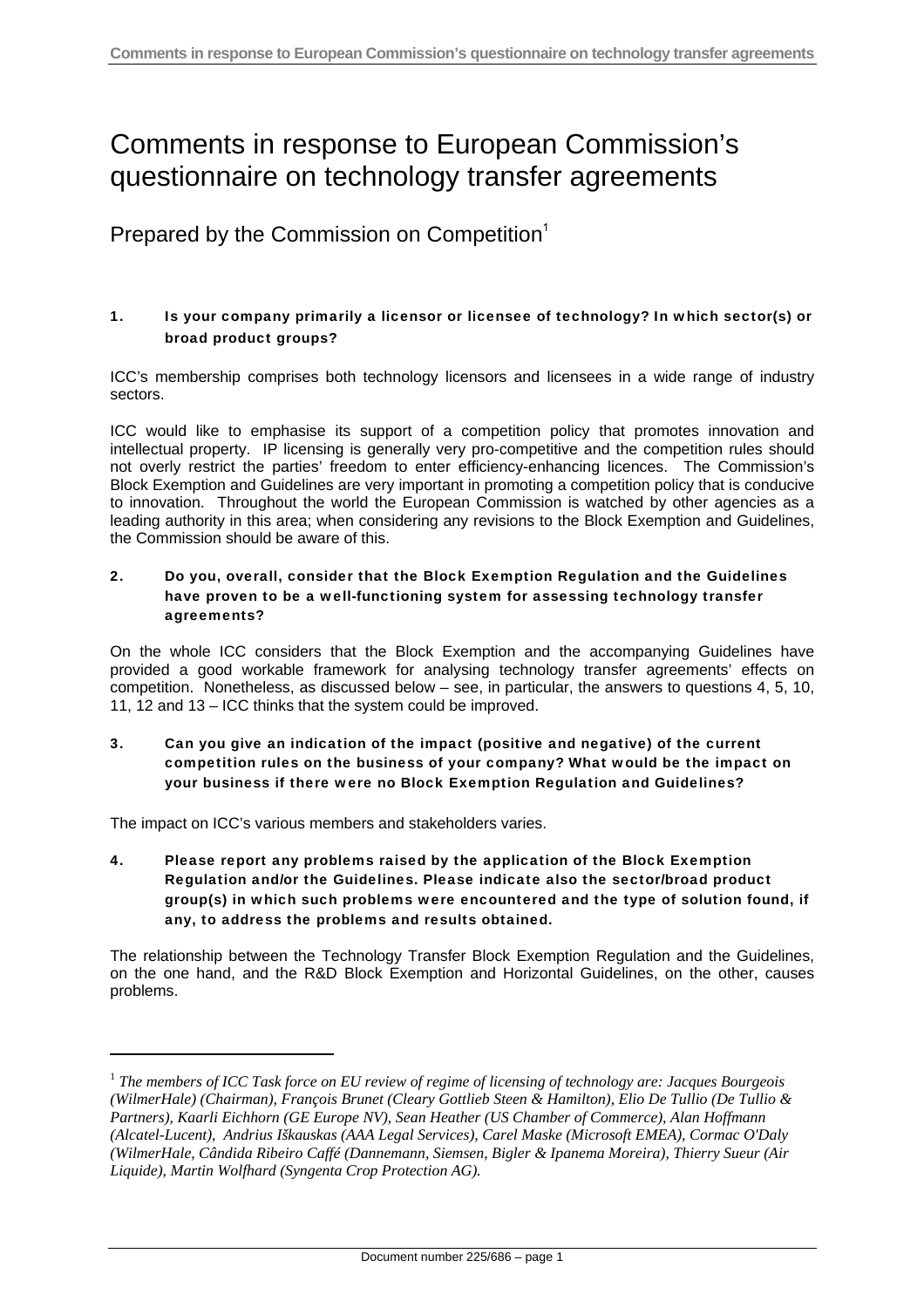Paragraph 45 of the Technology Transfer Guidelines states that they cover "development work before obtaining a product or a process that is ready for commercial exploitation, provided that a contract product has been identified". Development work is, however, also covered by the R&D Block Exemption and Horizontal Guidelines (Article 1(1)(a)(iv) refers to "paid-for research and development of contract products" and see Example 2 in paragraph 147 of the Guidelines). Does this apparent overlap mean that the parties can choose which Block Exemption is applicable or do they have to analyse agreements containing both R&D and licensing for compliance with both Block Exemptions and under both the Technology Transfer and Horizontal Guidelines? ICC would like to see clarification of this, potentially by way of examples that would show when each Block Exemption is applicable.

The fact that two Block Exemptions/Guidelines can be applicable is particularly problematic when the two diverge. Notably, there are/have been divergences on:

- Definition of potential competitor. This is up to three years under Article 1(1)(t) of the R&D Block Exemption and "normally a period of one to two years" under the Technology Transfer Guidelines' paragraph 29.
- **The applicable market share thresholds.**
- No-challenge clauses. These were hardcore restrictions under Regulation 2659/2000 and excluded restrictions under the Technology Transfer Block Exemption. This divergence has thankfully been resolved since, under Regulation 1217/2010, no-challenge clauses are now excluded restrictions.

### 5. Do you have any suggestions as to how one could clarify either the concepts or terminology used in the two instruments?

The treatment of sub-contracting in the Block Exemption and Guidelines should be clarified. First, while the Guidelines' paragraph 44 provides that they cover 'subcontracting' "whereby the licensor licenses technology to the licensee who undertakes to produce certain products on the basis thereof exclusively for the licensor", this is inexplicably not reflected in the Block Exemption. Second, if the other conditions of the Block Exemption are met, ICC believes that language should be added to the Block Exemption explicitly exempting a licence under which the licensee must supply the contract product exclusively to the licensor or to a designated third party who performs a subsequent process in the manufacturing chain on the licensor's behalf. Third, the licensor's scope to determine the transfer price of an intermediate manufacturer to a final manufacturer should be clarified. Currently it could be argued that there is more latitude for doing this under the Subcontracting Notice than under the Block Exemption as under the latter it may constitute RPM. Yet, it should be the Block Exemption that provides greater legal certainty.

ICC would welcome clarification of whether a right of reproduction and distribution of copies under a software licence qualifies as a licence for "production of contract products" and is therefore exemptible.

The concept of a field of use could be clarified. Fields of use are often indispensable to the licensor deciding to license in the first place. They should not automatically be equated to restrictions on the licensee. Please see more on this in our answer to question 10. ICC believes that Guidelines paragraph 180's statement that a "field of use must be defined objectively by reference to identified and meaningful technical characteristics of the licensed product" is too narrow; there can be other procompetitive grounds for a field of use apart from its technical characteristics and the Guidelines should not fetter the parties' freedom in this respect.

Fields of use are a complex area and the future revised Block Exemption and Guidelines should address a variety of potential fields of use and scenarios.

6. According to your experience, do you consider that some of the provisions in the current Block Exemption Regulation and/or parts of the text of the Guidelines have become unsatisfactory or need to be updated due to developments (in particular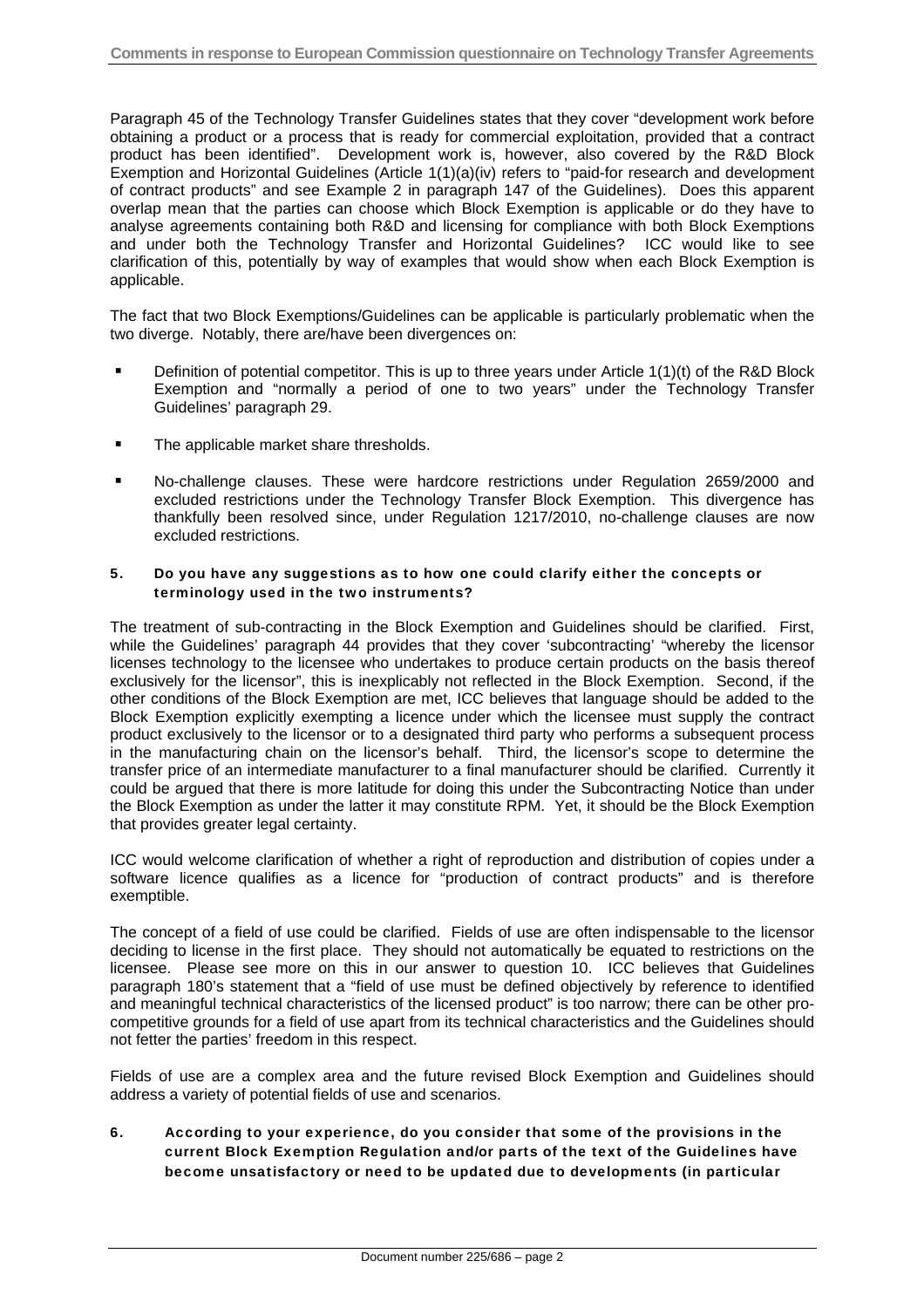developments after 2004 when the current system was put in place) that have taken place at the national and European level either generally or in a particular industry? Please provide reasons for your response.

Please see above our answer to question 4 regarding the Block Exemption's relationship with the revised R&D Block Exemption.

Please also see our comments on patent pools in the answer to question 12 below.

7. Do you believe that there are any specific competition "issues" related to technology transfer agreements not currently addressed by the current Block Exemption Regulation or Guidelines and that should be considered in the review? For example should the scope of the Block Exemption Regulation and/or the Guidelines cover other types of production related agreements such as agreements, where trade-marks are licensed for display on consumer goods but there is no licensed technology? In addition, are there new contractual arrangements or clauses in technology transfer agreements which could have an impact on competition and which are not explicitly dealt with in the Block Exemption Regulation and/or the Guidelines? Please provide reasons for your response.

Trade mark licensing could fall under a revised Block Exemption but it may also often be ancillary to distribution and fall under the General Verticals Block Exemption.

In addition to software, there are other copyright works that are of a technical character that could explicitly be covered by the Block Exemption. Any rationale for always excluding non-software copyright from the Block Exemption would not be justified. Currently, however, unless they constitute know-how, such works fall outside the Block Exemption.

Likewise, databases protected by the *sui generis* database right could explicitly be covered by the Block Exemption.

Since Article 1(b) of the "enabling" Council Regulation 19/65/EEC only empowers the Commission to apply Article 101(3) by regulation to technology transfer agreements involving two undertakings, we have not considered the possibility for the Block Exemption to apply to patent pools. However, multiparty agreements have become increasingly important in certain sectors and reflect the growing complexity of some new technologies.

8. Have you been involved in litigation and/or competition investigations concerning the Block Exemption Regulation and/or the Guidelines? Or are you aware of national cases and/or arbitration awards that could be relevant for the Commission's review. Please specify.

ICC's task-force members have not been involved in litigation or investigations where the Block Exemption or Guidelines have been at the core of the litigation or investigation. Nor are we aware of relevant national cases or arbitration.

#### 9. Do you consider that there is a need to keep a Block Exemption Regulation in this field or would it be enough to merely give guidance (including relevant safeharbours) in the Guidelines?

ICC would prefer to see the Block Exemption retained as it provides for greater legal certainty if an agreement fulfils its conditions.

10. Do you have any particular comments on the list of hardcore restrictions in Article 4 and/or the list of excluded restrictions in Article 5 of the Block Exemption Regulation? In particular, should the lists include also other type of restrictions or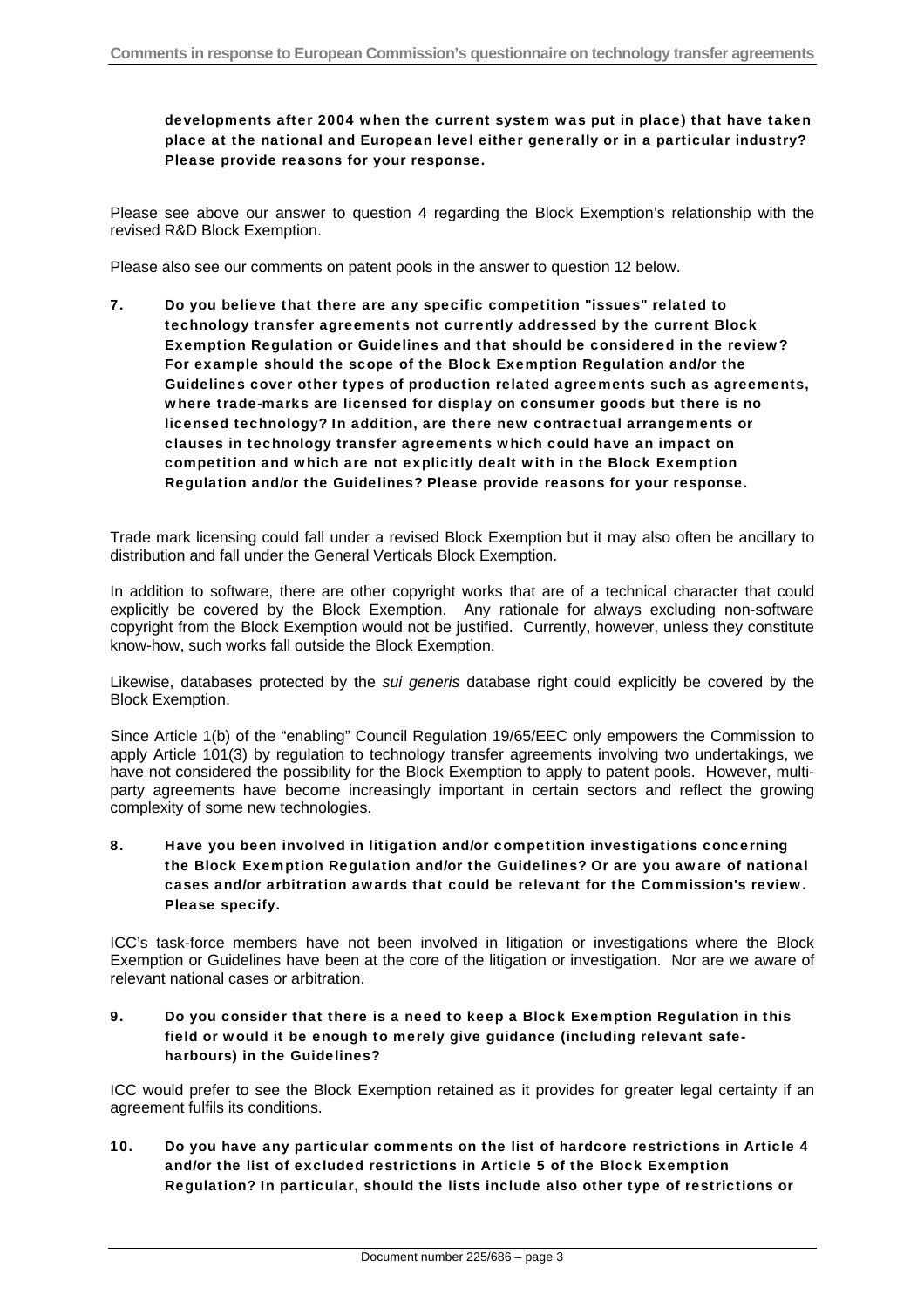#### should, on the contrary, certain restrictions be removed from them? We would welcome comments as to whether you consider the balance right as regards the Commission's policy toward territorial restrictions, field of use restrictions and possibilities of exclusive and non-exclusive grant-backs.

#### Article 4(1): Hardcore restrictions between competitors

This article is complex and causes difficulty in practice.

In particular, the exceptions to Article 4(1)(c) could be read as being inherently restrictive of competition if the parties' combined market shares exceed 20%. This reading would be regrettable since, as noted above, field of use restrictions are often necessary and pro-competitive. It should be expressly provided that the listing of the provisions in Article  $4(1)(c)(i)$  to (vii) is without prejudice to whether they are restrictive of competition at combined market shares above 20%.

The treatment of reciprocal agreements under Article 4(1)(b) and (c) is too strict. Restrictions in reciprocal agreements under which the parties are still allowed use their own technology should be excluded restrictions under Article 5.

#### Article 4(2): Hardcore restrictions between non-competitors

ICC believes that agreements between entities that are neither actual nor potential competitors rarely restrict competition. Moreover, almost any anti-competitive effects of such agreements will fall under Article 102. The concept of hardcore restrictions in agreements between non-competitors who must both have market shares below 30% is thus overly restrictive – see more on this market share threshold issue below under question 11.

In particular, the treatment of passive sales is unsatisfactory. The two-year time limit in Article 4(2)(b)(ii) seems arbitrary and illogical when under Article 4(2)(b)(i) the licensor can protect its territory and customers from passive sales for an unlimited period.

#### 11. Have you encountered practical difficulties in calculating the relevant market shares for the purpose of applying the Block Exemption Regulation (c.f. Article 3(3))? If so, how could this situation be improved?

As with any other instance in which market shares are used in competition law, there can be inherent difficulties such as obtaining accurate market data. This is exacerbated here as technology markets are often difficult to define and analyse. In addition, referring to backward looking and static market shares can be particularly inappropriate on dynamic technology markets; for this reason, the Guidelines' reference to "four or more independently controlled technologies" is a helpful complement to the market share thresholds albeit in some situations one could argue that requiring at least four other independent technologies is too demanding so this figure might be lowered.

Market definition is often complex in technology transfer agreements. This is especially so where the agreement may lead to "new markets". ICC would welcome the inclusion of some illustrative examples on this in the Guidelines.

The majority of ICC members would favour abolishing the market share threshold for agreements between non-competitors. As noted above, these agreements rarely restrict competition and are normally pro-competitive. The rare examples of agreements between non-competitors that restrict competition will already be caught by Article 102.

If the Commission does not favour abolishing this market share threshold, at the very least, it should raise it to 40%. This would ensure that a greater number of agreements between non-competitors benefit from the Block Exemption's safe harbour.

Also on the subject of market shares, Article 8(2)'s disapplication of the Block Exemption after two years following the year in which the relevant market share threshold was first exceeded may be too strict. A longer period could be more appropriate. In addition, Article 8(2) would suggest that the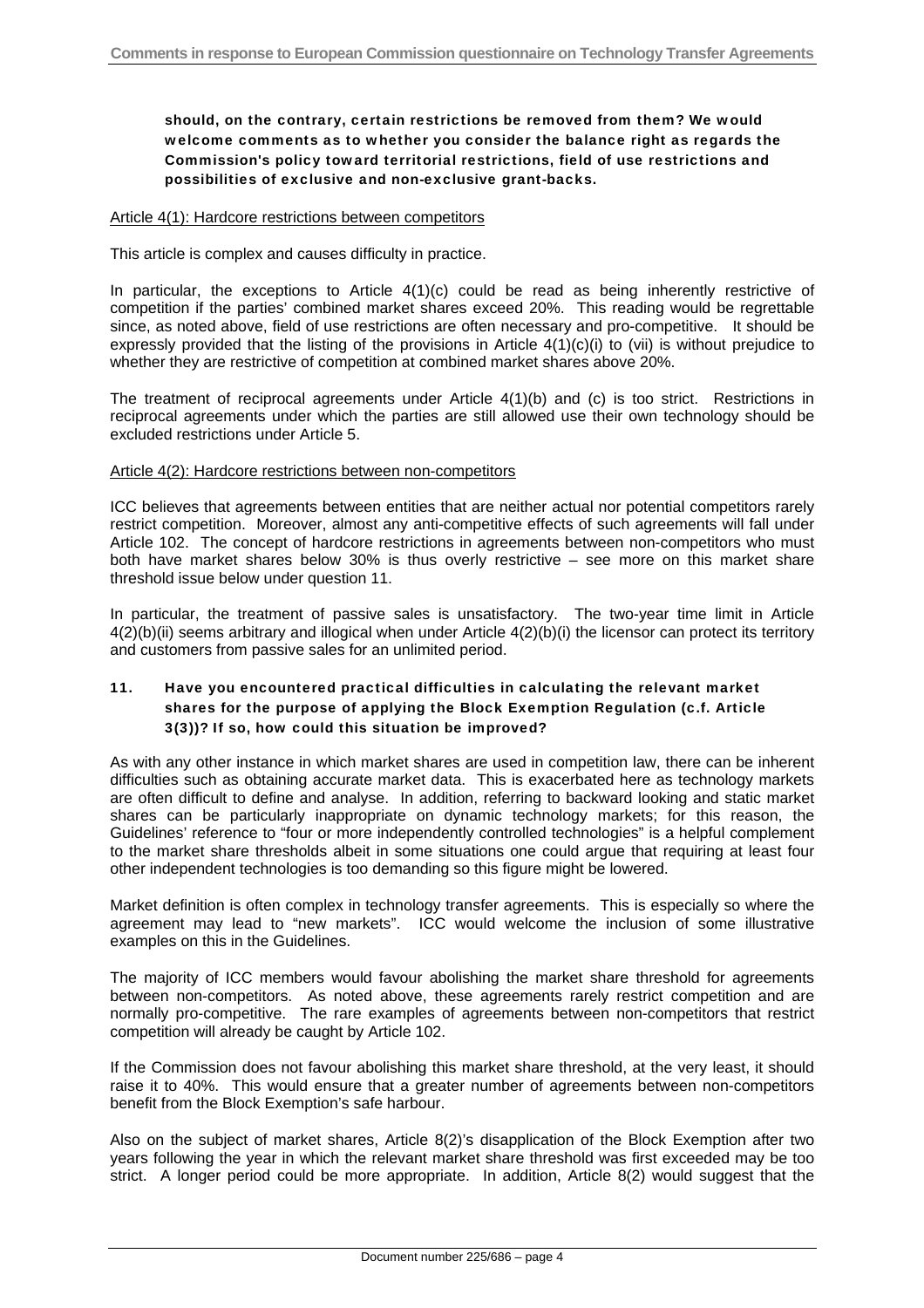Block Exemption is disapplied even if the relevant market share subsequently falls below the applicable threshold. ICC would recommend changing this.

12. The Commission has recently commissioned a study on competition law and patent law, available at the webpage of this consultation: http://ec.europa.eu/competition/consultations/2012\_technology\_transfer/index\_en.ht ml. Do you have any comments on this study? We would particularly welcome comments on the specific issues of cross-licensing, patent pools and grant-backs respectively, which are addressed in the study**.** 

Overall the study is thought-provoking and a good review of economic analysis. Given, however, its lack of empirical analysis, ICC would caution against relying on this study as a reason to amend the Block Exemption or Guidelines.

On cross-licensing ICC would submit that the study overstates the potential restrictive effect of what is normally a pro-competitive practice. In particular, the study does not refer to a sufficient body of real world examples illustrating these allegedly restrictive effects. The Guidelines already recognise that Article 101(1) can apply "where competitors cross license and impose running royalties that are clearly disproportionate compared to the market value of the licence and where such royalties have a significant impact on market prices" (paragraph 158) and if agreements with reciprocal running royalties are "devoid of any pro-competitive purpose" or a "sham" (paragraph 80). ICC thinks that the Guidelines strike the correct balance here and would not recommend going beyond this.

ICC would also question the study's contrast between the treatment of R&D agreements and crosslicences. The study considers that under the Horizontal Guidelines research joint ventures "tend to *decrease* the firm's incentives to innovate unless they involve significant complementarities in (physical, human or financial) inputs". Our view is that the Horizontal Guidelines are more liberal than this. Some R&D agreements do not even fall under Article 101(1).

The study makes some interesting points on patent pools. In particular, given the pro-competitive effects of patent pools in reducing transaction costs and clearing patent thickets, ICC supports the questioning of the received wisdom that the inclusion of non-essential and substitute technologies is necessarily anti-competitive. The study correctly considers that the current approach to non-essential technologies is "not supported by the more recent economic literature" (pages 4 and 98). While the Guidelines allude to the possibility of pro-competitive reasons for including non-essential technologies in a pool (paragraphs 149 and 222(a)), these reasons should be developed. For example, the study mentions the need "to achieve a greater degree of legal certainty" (page 4). Additionally, it can often be a disproportionate burden for a pool to analyse painstakingly whether technologies are essential, non-essential, complementary, or substitutes. Even assuming that these distinctions are clear-cut, which they often are not, the administrative burden of analysing every technology may vastly outweigh any "disadvantages" of including some non-essential or substitute patents in the pool. These alleged disadvantages are often presumed rather than questioned. For example, paragraph 217 of the Guidelines is premised on the assumption that excluding non-essential technologies will necessarily lead to lower royalties. This, however, does not always have to be the case – see the United States Court of Appeals, Federal Circuit judgment in *Philips v ITC*. 2

On grant-backs, as on cross-licensing, ICC questions whether the study is not overstating the potential for anti-competitive restrictions. ICC is not aware of recent disputes relating to grant-backs in the EU Member States or indeed in the United States. The current system, which exempts grant-backs other than exclusive grant backs to severable improvements/new applications, which are excluded restrictions, seems to work well. Absent more empirical evidence of a compelling need for reform, ICC would not support changing it (apart perhaps from specifying that a grant-back to non-severable improvements should only be exclusive while the licensed patent is still valid; after its expiry the grantback should be non-exclusive). Again, as for cross-licences, ICC would not necessarily agree that there is such a clear contrast between the treatment of grant-backs versus the treatment of research joint ventures under the Horizontal Guidelines. (In any case, the Study seems particularly concerned

<sup>&</sup>lt;sup>2</sup> US Philips Corporation v International Trade Commission, 424 F.3d 1179.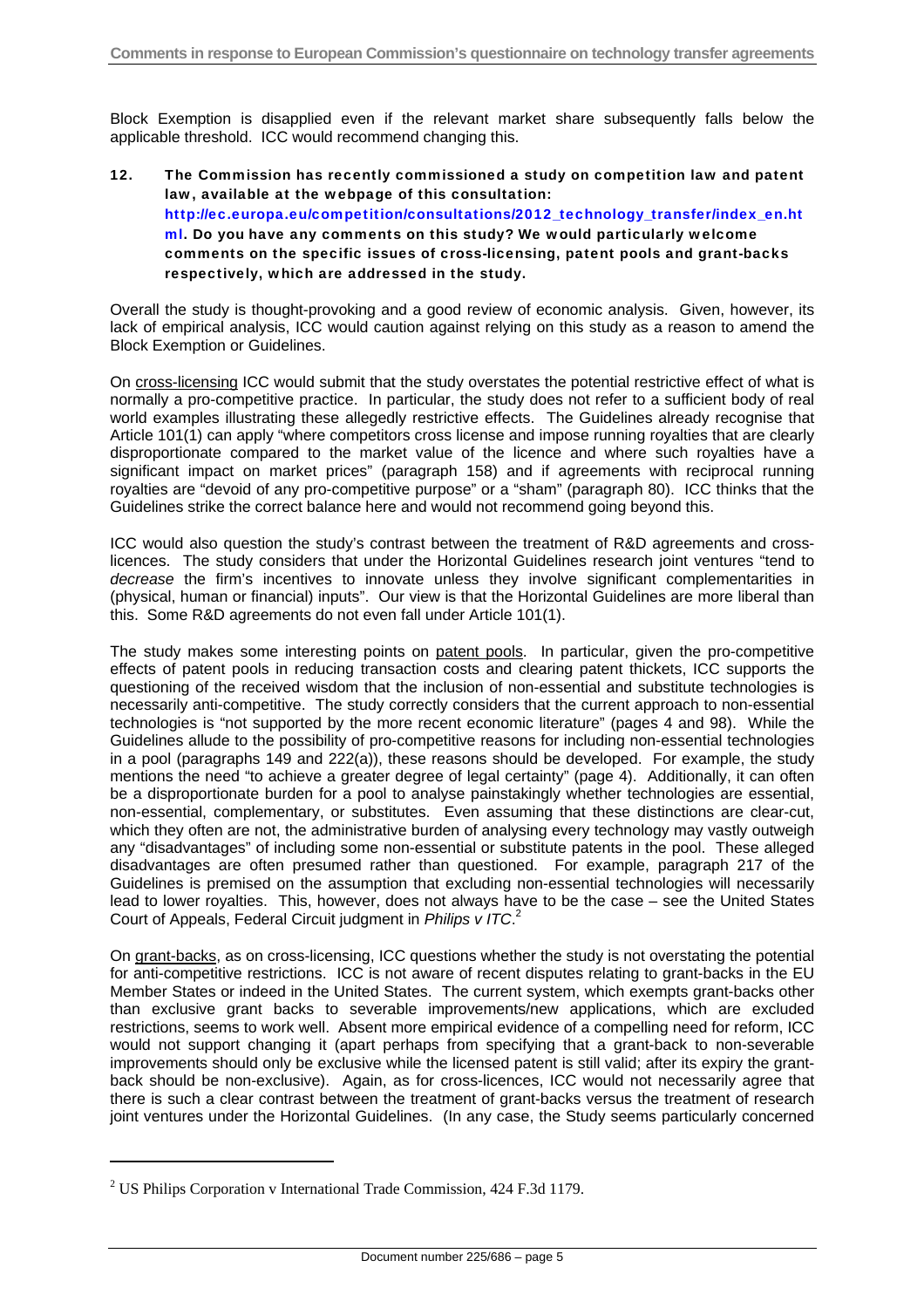with research joint ventures "involving undertakings of significant size", which, assuming this refers to their market shares, would mean that the Block Exemption is inapplicable and that the conditions of Article 101(3), including proof of efficiencies, would have to be fulfilled).

Finally, while the discussion on pass through clauses is interesting, ICC would not address this subject in the Guidelines until more is known about it.

#### 13. Any other observations or suggestions for improvement of competition policy in this area?

As noted in several places above, ICC would like to see more examples in the Guidelines. The revised Horizontal Guidelines contain numerous examples that are very useful for companies that have to self-assess their compliance with Article 101. The Technology Transfer Guidelines should provide examples on how to apply the Block Exemption and examples of when agreements are not covered by the Block Exemption.

This is a complex area and companies can find it difficult to carry out the necessary self-assessment of their agreements' compatibility with Article 101. ICC would like DG COMP in appropriate circumstances to be more open to providing informal individual guidance to companies. While the publication of guidelines is of considerable assistance to companies, activation of the possibility to provide guidance on novel questions in individual cases would also be very helpful.